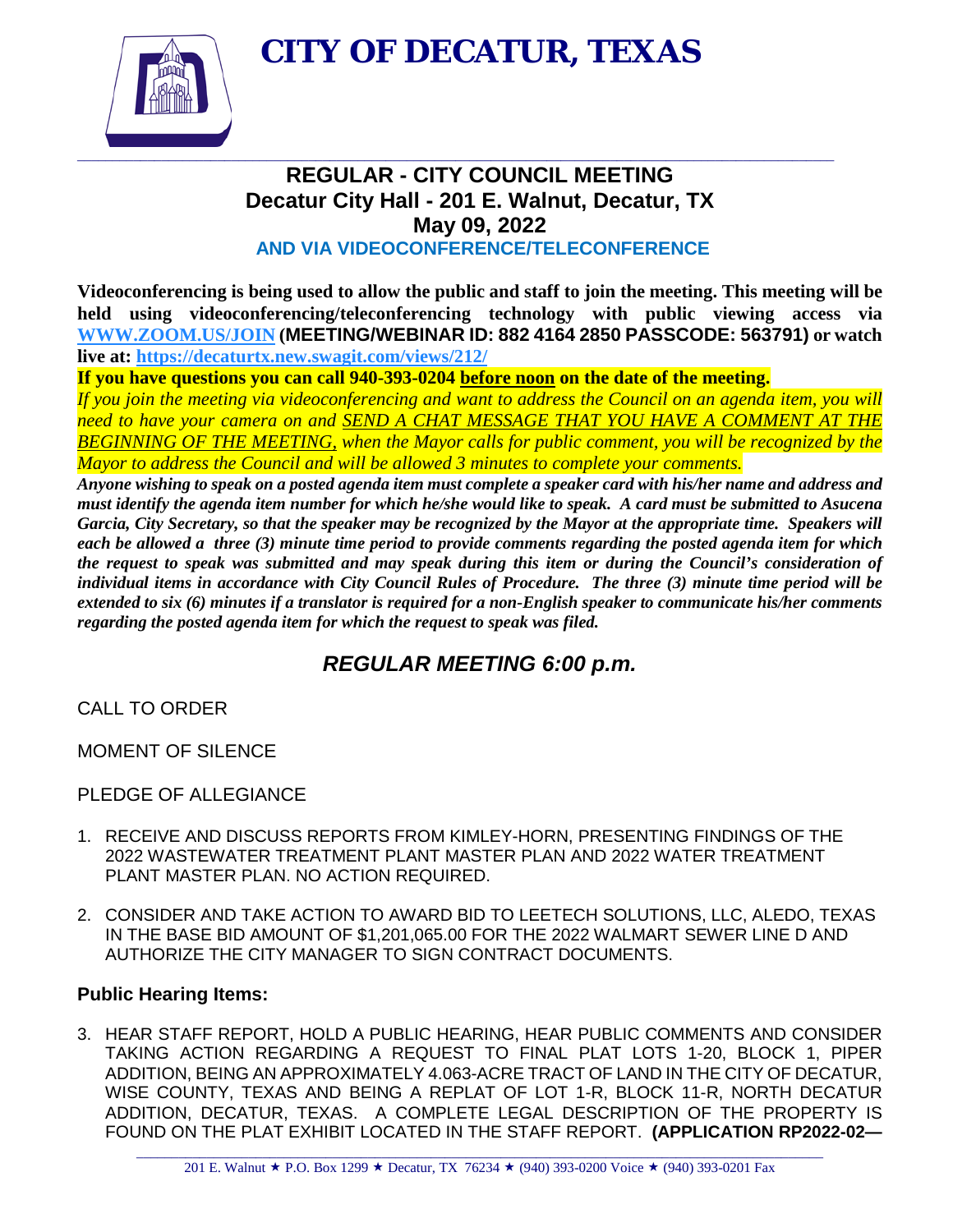#### **MR. DAVID FULLER, ON BEHALF OF FX5 REAL ESTATE INVESTMENTS, LLC) (THE PLANNING AND ZONING COMMISSION RECOMMEND APPROVAL 6-0.)**

- 4. HEAR STAFF REPORT, HOLD A PUBLIC HEARING, HEAR PUBLIC COMMENTS AND CONSIDER FIRST READING OF AN ORDINANCE REGARDING AN AMENDMENT TO APPENDIX "B," "ZONING" OF THE CODE OF ORDINANCES OF THE CITY OF DECATUR, TEXAS TO GRANT A SPECIFIC USE PERMIT TO ALLOW PERMANENT MAKEUP APPLICATION, AS A SECONDARY USE, IN A C-1A, DECATUR SQUARE BUSINESS ZONING DISTRICT, ON APPROXIMATELY 0.523 ACRES OF LAND BEING LEGALLY DESCRIBED AS LOTS 1-4, BLOCK 10, ORIGINAL TOWN OF DECATUR, OR MORE COMMONLY REFERRED TO AS 206 N. STATE ST., DECATUR, TEXAS. **(APPLICATION SUP2022- 01—MS. JENNIFER STEVENS) (THE PLANNING AND ZONING COMMISSION RECOMMEND APPROVAL 6-0.)**
- 5. CONDUCT A PUBLIC HEARING ON THE PROPOSED CITY OF DECATUR PROPERTY ASSESSED CLEAN ENERGY ("PACE") PROGRAM, INCLUDING THE REPORT MADE AVAILABLE FOR PUBLIC INSPECTION, AS REQUIRED BY SECTION 399.08 OF THE PACE ACT, CHAPTER 399 OF THE TEXAS LOCAL GOVERNMENT CODE.

#### **Non-Public Hearing Items:**

- 6. CONSIDER TAKING ACTION ON A REQUEST TO PRELIMINARY PLAT LOTS 1-73, BLOCK A; LOTS 1-68, BLOCK B; LOTS 1-14, BLOCK C; LOTS 1-32, BLOCK D; LOTS 1-23, BLOCK E; LOTS 1-25, BLOCK F, LOTS 1-44, BLOCK G; LOTS 1-26, BLOCK H; LOTS 1-28, BLOCK I, LOTS 1-9, BLOCK J; LOTS 1-30, BLOCK K; LOTS 1-20, BLOCK L; LOTS 1-18, BLOCK M; LOTS 1-33, BLOCK N; AND LOTS 1-41, BLOCK O, AND 16 OPEN SPACE LOTS (500 TOTAL LOTS) MEADOW CREEK ADDITION, TO THE CITY OF DECATUR, WISE COUNTY, TEXAS, BEING AN APPROXIMATE 137.02-ACRE TRACT OF LAND, OF WHICH 83.22 ACRES IS IN THE WILLIAM S. HOGUE SURVEY, ABSTRACT NUMBER 385, WISE COUNTY, TEXAS, AND OF WHICH 53.80 ACRES IS IN THE SMITH BOWEN SURVEY, ABSTRACT NUMBER 51, CITY OF DECATUR, WISE COUNTY, TEXAS. A COMPLETE LEGAL DESCRIPTION OF THE PROPERTY IS FOUND ON THE PLAT EXHIBIT LOCATED IN THE STAFF REPORT. **(APPLICATION PP2022-01—MR. TROY LEWIS, ON BEHALF OF RICK AND DEREK MCCARLEY) (THE PLANNING AND ZONING COMMISSION RECOMMEND CONDITIONAL APPROVAL 6-0.)**
- 7. CONSIDER AND TAKE APPROPRIATE ACTION ON RESOLUTION 2022-04-07, A RESOLUTION OF THE CITY OF DECATUR, TEXAS, ESTABLISHING THE CITY OF DECATUR PROPERTY ASSESSED CLEAN ENERGY ("PACE") PROGRAM.
- 8. CONSIDER AND TAKE APPROPRIATE ACTION ON A PROFESSIONAL SERVICES AGREEMENT FOR ADMINISTRATION OF THE CITY OF DECATUR PROPERTY ASSESSED CLEAN ENERGY ("PACE") PROGRAM WITH LONE STAR PACE; AND AUTHORIZING THE CITY MANAGER OR HIS DESIGNEE TO EXECUTE NECESSARY DOCUMENTS.
- 9. **CONSENT AGENDA** All consent agenda items listed are considered to be routine by the City Council and will be enacted by one motion. There will be no separate discussion of these items unless a Council member so requests, in which event the item will be removed from the Consent Agenda and considered in its normal sequence on the agenda.
	- a. CONSIDER AND TAKE ACTION ON APPROVAL OF MINUTES OF COUNCIL MEETINGS HELD APRIL 4, 2022, APRIL 25, 2022, MAY 2, 2022, MAY 4, 2022 AND MAY 5, 2022.
	- b. CONSIDER RE-APPOINTMENT FOR THE CONFERENCE CENTER ADVISORY BOARD WITH TERMS TO EXPIRE MAY 31, 2022:
		- a. Jeannine Eaton
		- b. Cary Bohn
		- c. Danny Cross